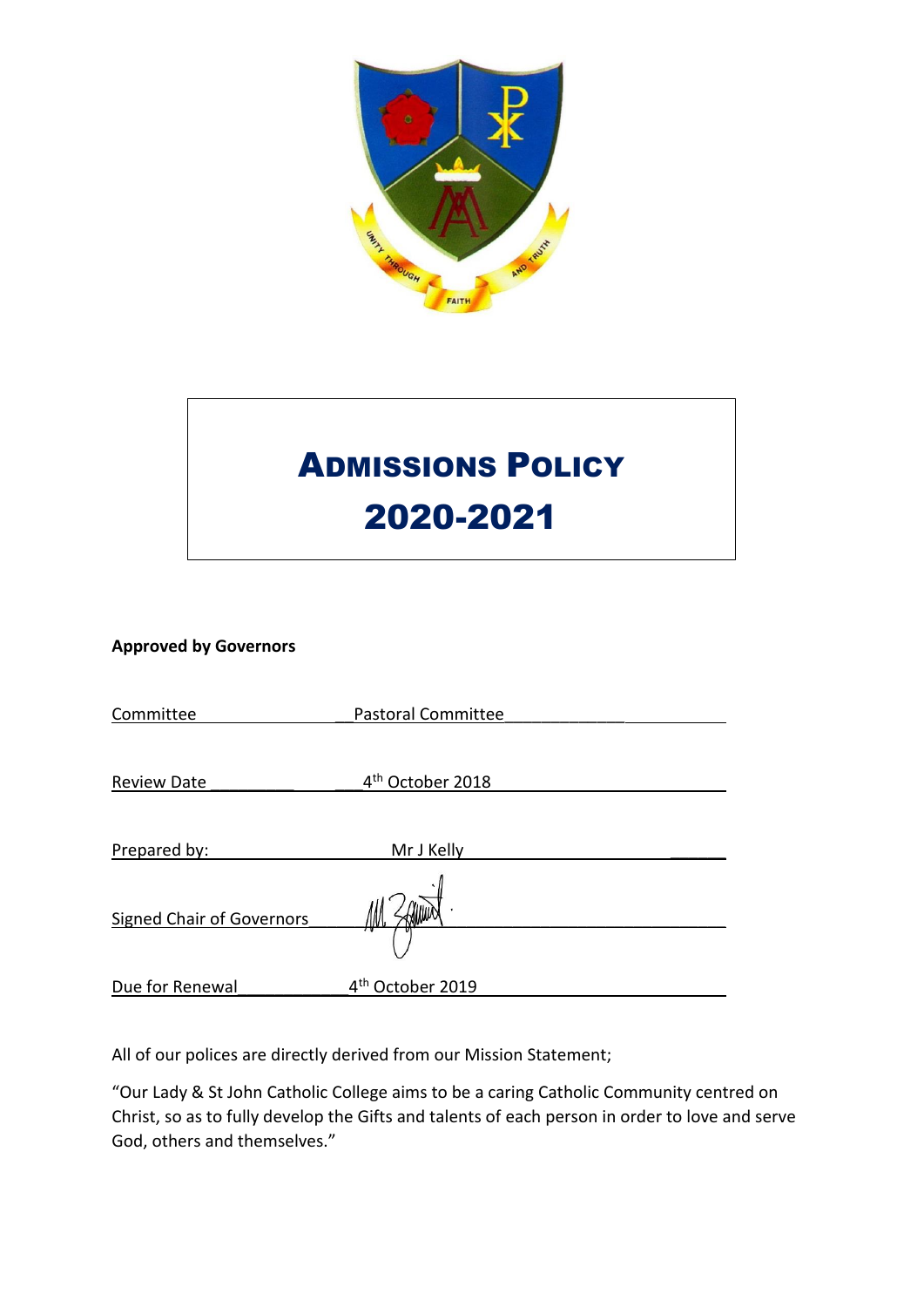Our Lady & St. John is a Catholic College provided by the Diocese of Salford and maintained by Blackburn with Darwen Local Education Authority as a Voluntary Aided School. The school's Governing Body is the Admission Authority and is responsible for taking decisions on applications for admission. For the school year commencing September 2020 the Governing Body has set its planned admissions number at 150.

The governors recognise that the first responsibility of the school is to serve the Roman Catholic community for which it has been established. This is focused on designated parish communities and the Roman Catholic primary schools that are partners in providing for those communities. In establishing their over-subscription criteria, the governors have taken full account of the Code of Practice produced by the Department for Education. This is reflected in the emphasis placed on supporting looked after children.

## **The Associated Roman Catholic Primary Schools are: -**

Holy Souls Our Lady of Perpetual Succour St Alban's St Anne's St Antony's St Mary & St Joseph's

## **The designated parish communities served by the schools are: -**

Holy Family, Blackburn St Alban and Good Shepherd, Blackburn Holy Souls, Blackburn Our Lady of Perpetual Succour, Blackburn Part of Sacred Heart (formerly St Anne's Parish)

Applications for admission to the school for September 2020 should be made on the common application form enclosed with the Local Authority's brochure or on-line. Your application must be submitted by the national closing date  $(31<sup>st</sup> October)$ . After the closing date the admission committee will allocate places.

Children with either an Education, Health and Care Plan, a statement of Special Educational Needs or an IPRA (see note 1), naming Our Lady & St John will be given priority over all other applicants.

Where the school receives more applications than there are places available, the Governing Body will admit children in accordance with the criteria set out in priority order as below. -

- 1. Pupils with an Education, Health and Care Plan or a statement of Special Educational Need.
- 2. Baptised Roman Catholic pupils who are "looked after children" or "previously looked after children" (see note 2)
- 3. Baptised Roman Catholic pupils attending an associated Roman Catholic Primary School (see list above)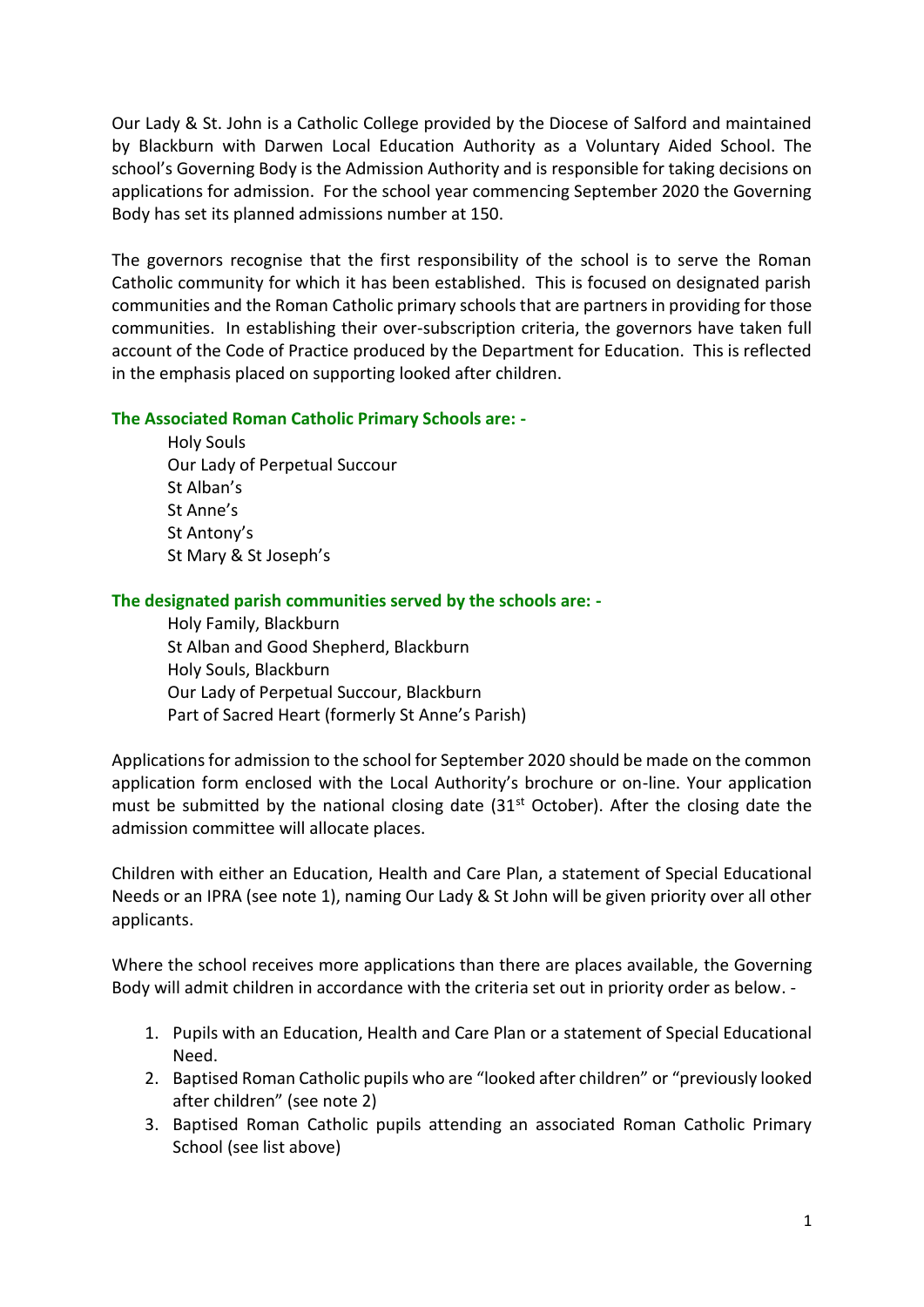- 4. Baptised Roman Catholic pupils who are resident in a designated parish (see list above) and would have a sibling attending the school at the time the admission would take effect (see notes 3 and 4)
- 5. Baptised Roman Catholic pupils who are resident in a designated parish (see list above and note 3)
- 6. Baptised Roman Catholic pupils who would have a sibling attending the school at the time the admission would take effect (see note 4)
- 7. Other Baptised Roman Catholic children
- 8. Non Roman Catholic pupils who are "looked after children" or "previously looked after children" (see note 2)
- 9. Non Roman Catholic pupils attending an associated Roman Catholic Primary School (see list above)
- 10. Non Roman Catholic pupils who would have a sibling attending the school at the time the admission would take effect (see note 4)
- 11. Children with proven and exceptional medical/social needs where these needs can only be met at this school (see note 5)
- 12. Other children.

# **PLACE OF RESIDENCE:**

Where a child lives with parents with shared responsibility, each for part of a week, the child's "permanent place of residence" will be determined as the address of the parent who normally has responsibility for the majority of school days in a week. Where the parents live at different addresses and there is shared parenting, the address used will normally be the one where the child wakes up for the majority of Monday to Friday mornings. If there is any doubt about this, then the address of the Child Benefit recipient will be used then the address at which the child is registered with their GP will be used.

## **TIE-BREAKER:**

Where there are more applicants for the available places within a category, then the distance between address points for the school and the home measured in a straight line will be used as the final determining factor, nearer addresses having priority over more distant ones. This address point is within the body of the property and usually located at its centre. Where the cut-off point is for addresses within the same building, then the single measure between address points will apply and the Local Authority's system of a random draw will determine which address(es) receive the offer(s). The draw will take place at the Local Authority's offices, and the names will be drawn by a local authority officer who is independent of the admissions process.

### **Priority for Twins/Multiple births**

If an application has been made for places for twins/ triplets/2 or more siblings in the same year group and insufficient places are left within the published admission number (i.e. one of the siblings is the last child who can be admitted within that number) it may be possible for the Admission Authority to offer places to the other sibling(s) in the birth group.

If you wish to be considered for admission under (a) to (f) a copy of the relevant Baptismal Certificate must be produced at the time of application.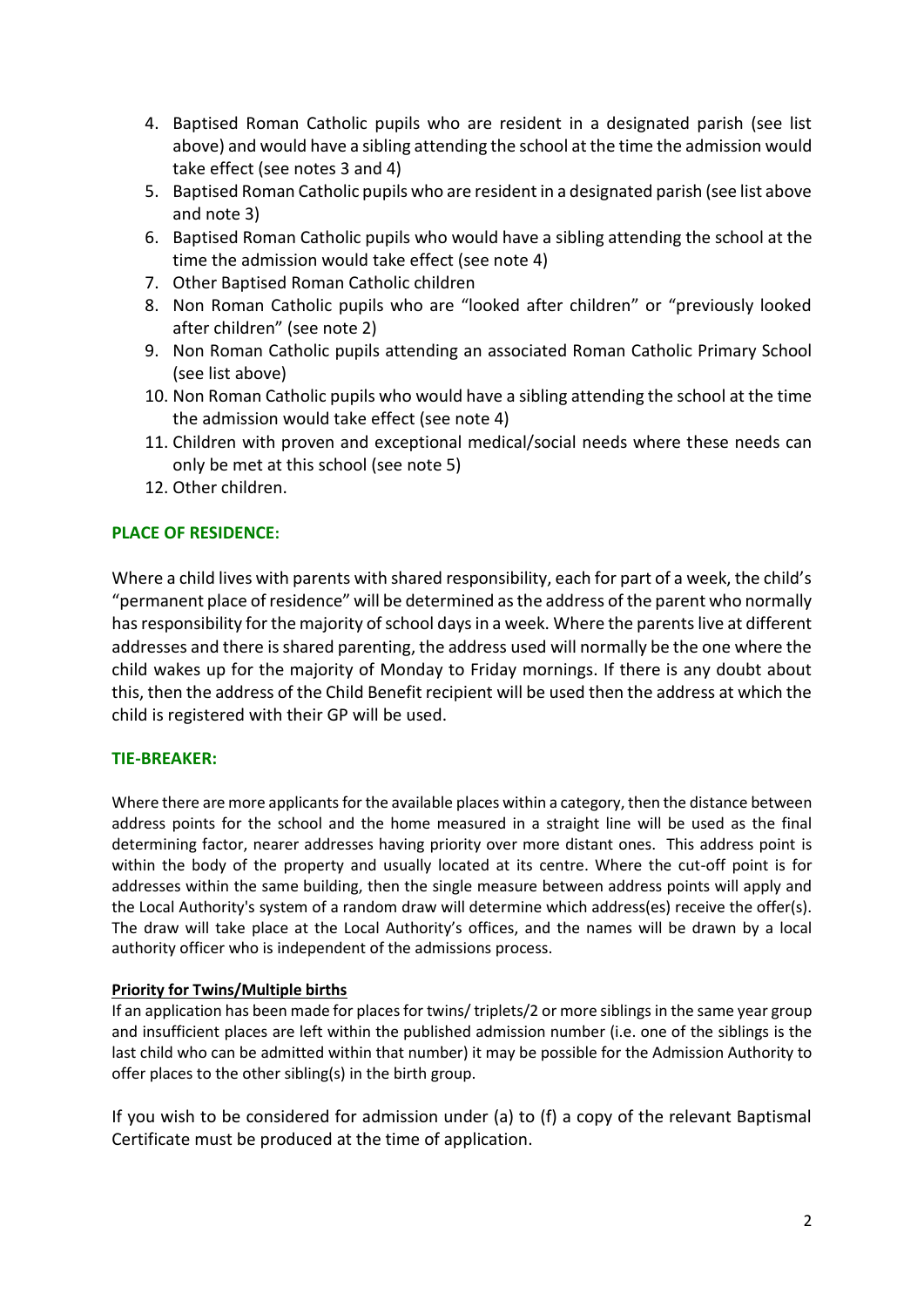# **NOTES**

Note 1 - The term "IPRA" means an 'individual pupil resourcing agreement'.

Note 2 - 'Looked after' means that the child was (a) in the care of a local authority, or (b) being provided with accommodation by a local authority in the exercise of their social services functions.

'Previously Looked after' children are children who were previously 'looked after' but immediately after being 'looked after' were adopted or became subject to a residence/child arrangement order, or a special guardianship order.

Note 3 – A map showing the boundaries of the designated parishes can be inspected in school (and copies are available on request).

Note 4 - Sibling refers to brother or sister, half brother or sister, adopted brother or sister, step brother or sister, or the child of the parent/carer's partner, and in every case, the child should be living in the same family unit at the same address.

Note 5 - If you feel that there are exceptional medical/social needs relating to your child which support the need for your child to attend Our Lady & St John, and wish your application to be considered under criterion (j) you must state this on your application form AND provide appropriate written supporting evidence for your application from a doctor, social worker or other professional. This evidence must explain why the preferred school is the most suitable and what difficulties would be caused if the child had to attend another school.

This evidence should accompany the application form. If necessary, parents can submit the application form and send the supporting evidence at a later date but the supporting evidence MUST be received by the Local Authority on or before the closing date for applications. It is the parent's responsibility to ensure that the Local Authority receives the supporting evidence.

If you do not provide the supporting evidence on or before the closing date, then it will not be possible to consider your application under the medical/social criterion.

Please bear in mind the following points in relation to this criterion:

- 1. Only *exceptional* reasons associated with the child and directly relevant to the suitability of Our Lady & St John (i.e. showing why the child needs to be admitted to this particular school) are normally accepted under this criterion.
- 2. All schools can make provision for special educational needs and can also manage common conditions – e.g. asthma, diabetes, epilepsy.

After the closing date, during the early stages of the allocations process, all applications which have requested consideration on the grounds of medical/social needs are considered separately by a panel from the Admission Authority. This involves considering all statements and evidence provided by parents to support the application. The panel may, at their own discretion, contact parents/carers and third parties (with parental consent) to request further information where this is needed to reach a decision.

The panel's focus in assessing each claim for consideration under this criterion will be to assess whether the evidence provided (a) actually confirms that this child has an exceptional medical/social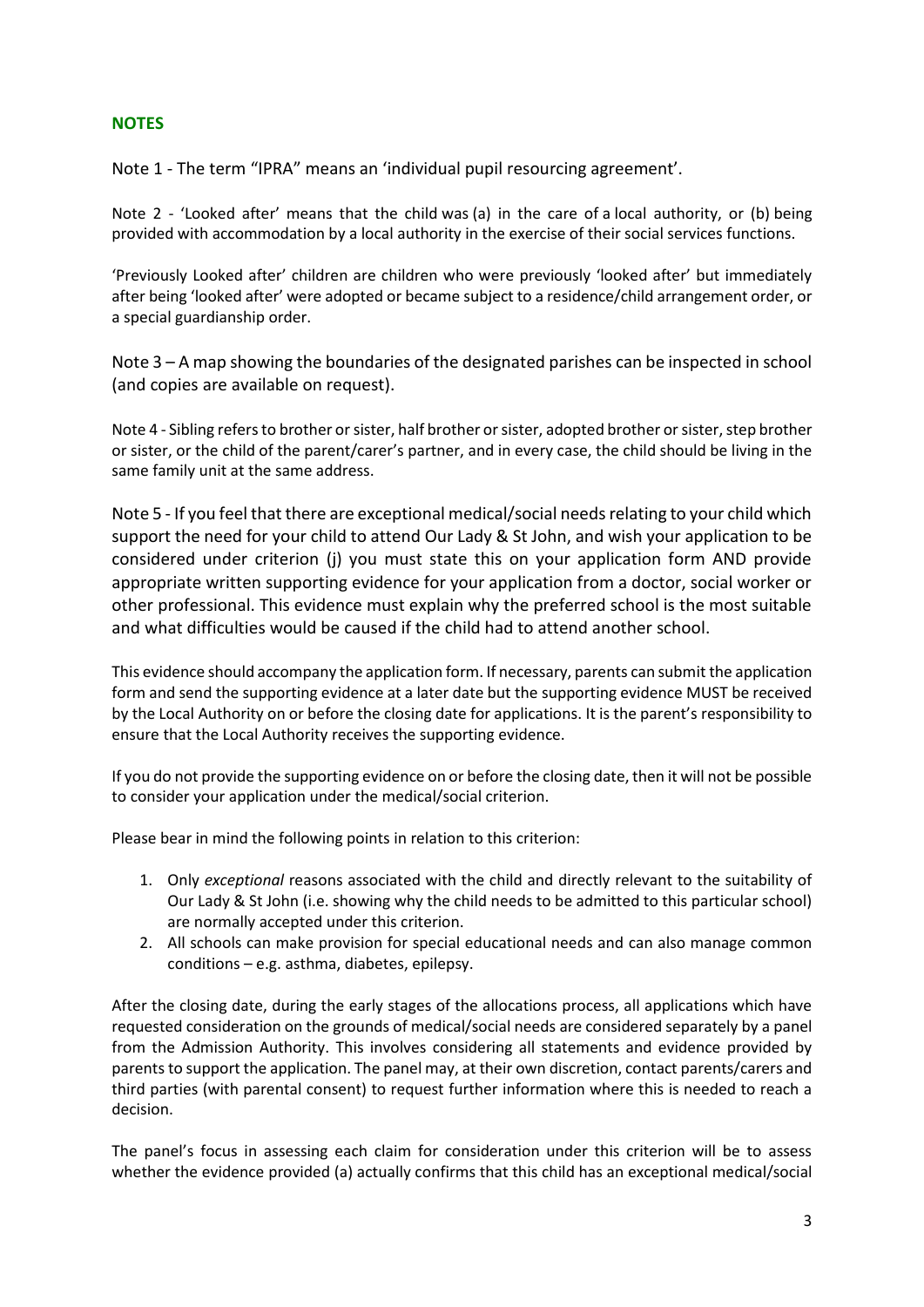need AND (b) demonstrates a clear and exceptional need for this child to attend this specific school for reasons arising from the exceptional medical/social need.

Where the reasons claimed are not considered exceptional or do not disclose an exceptional need for the child to attend Our Lady & St John, then the application will be dealt with under the other admission criteria.

## **LATE APPLICATIONS**

Applications that are received late, but with good reason and before the published 'cut off' date, will be considered alongside the on-time applications. Applications that are late without good reason and applications received after the published 'cut off' date will only be considered after all the on-time applications have been considered and allocated places.

### **NOTIFICATION OF DECISIONS**

Letters informing parents of whether or not their child has been allocated a place at Our Lady & St John will be sent out by the Local Authority in March 2019. Parents of children not admitted will be informed of the reason and offered an alternative school place by the Local Authority.

The Governing Body reserve the right to withdraw the offer of a school place where false evidence in received in relation to baptism, sibling connections or place of residence.

## **WAITING LIST**

Children who are not admitted will have their name placed on the waiting list. The names on this waiting list will be in the order resulting from the application of the admissions criteria. Since the date of application cannot be a criterion for the order of names on the waiting list, late applicants for the school will be slotted into the waiting list according to the extent to which they meet the criteria. Thus it is possible that a child who moves into the area later may have a higher priority than one who has been on the waiting list for some time. If a place becomes available within the admission number, the child whose name is at the top of the list will be offered a place. This is not dependent on whether an appeal has been submitted. Please note that looked after children, previously looked after children and those allocated a place at the school in accordance with the Fair access protocol must take precedence over those on the waiting list.

The waiting list will operate until  $31^{st}$  December 2020. Should the parent/guardian wish the child to remain on the waiting list beyond this date, they must notify the school.

### **APPEALS**

Where the Governors are unable to offer a place because the school is oversubscribed, parents have the right to appeal to an Independent Appeal Panel, set up under the School Standards and Framework Act, 1998 (as amended). Appeal forms are available from the school office. Appeal forms should be completed and returned to the school within 20 days of receiving the letter refusing a place.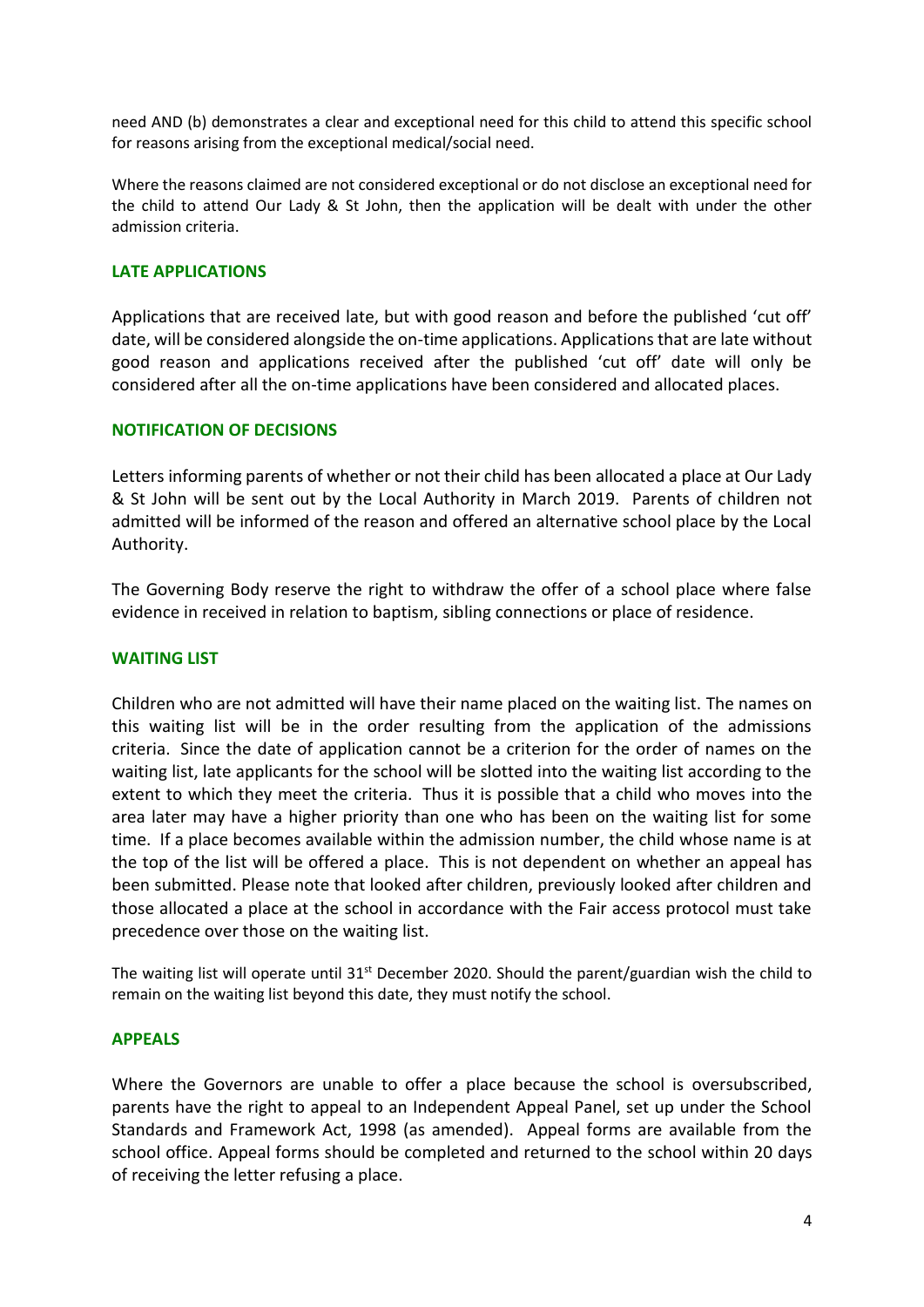## **Admission of children outside their normal age group**

Parents/carer(s) may seek a place for their child outside of their normal age group, for example, if a child is gifted and talented or has experienced problems such as ill health

### **Children who are already of secondary school age**

Parent(s)/carer(s) must submit their written request for admission out of the normal age group to the Governing Body. If their request is agreed and a place is available in the requested year group, the child will be admitted.

Children who wish to seek admission to Year 7 outside their normal age group (i.e. who are currently placed in a lower year group).

Parent(s)/carer(s) will need to submit a normal Common Application Form (CAF) to the Local Authority (in writing or online) for admission into the normal age group at the same time as they submit a written request to the Governing Body for their child to be admitted out of the normal age group.

**Please note:** This Governing Body will not honour a decision made by another admission authority on admission out of the normal age group. Parent(s)/carer(s), therefore, should consider whether to request admission out of the normal year group at all their preference schools, rather than just their first preference school.

The Governing Body will make a decision on the request before the Secondary national offer date if at all possible.

If the request is agreed, the parent(s)/carer(s) must make a new application for the next main admission round the following year, and their current application for the normal age group should be withdrawn before a place is offered.

If their request for admission outside the normal age group is refused, parent(s)/carer(s) must decide whether to accept the offer of a place for the normal age group that they receive from the Local Authority, or to refuse it and make a further in-year application to the Governing Body for their child to be admitted outside their normal age group when they leave the current primary school.

### **Making the decision**

Parent(s)/carer(s) seeking admission of their child outside their normal age group must send their written request to the Governing Body. It is the responsibility of the parent(s)/ carer(s) to provide the Governing Body with all relevant information relating to this request, including the parent(s)/carer(s) views; information about the child's academic, social and emotional development; medical history and views of a medical professional (where relevant); whether the child would naturally have fallen into a lower age group if it were not for being born prematurely; and whether the child has previously been educated out of their normal age group.

The Governing Body is required to take into account the views of the Head Teacher on the application as well as the information from the parent(s)/carer(s). The Governing Body will make their decision on the basis of the circumstances of each individual case, and in the best interests of the child concerned.

The Governing Body will then inform the parent/carer of their decision on the year group the child should be admitted to and will provide the reasons for their decision.